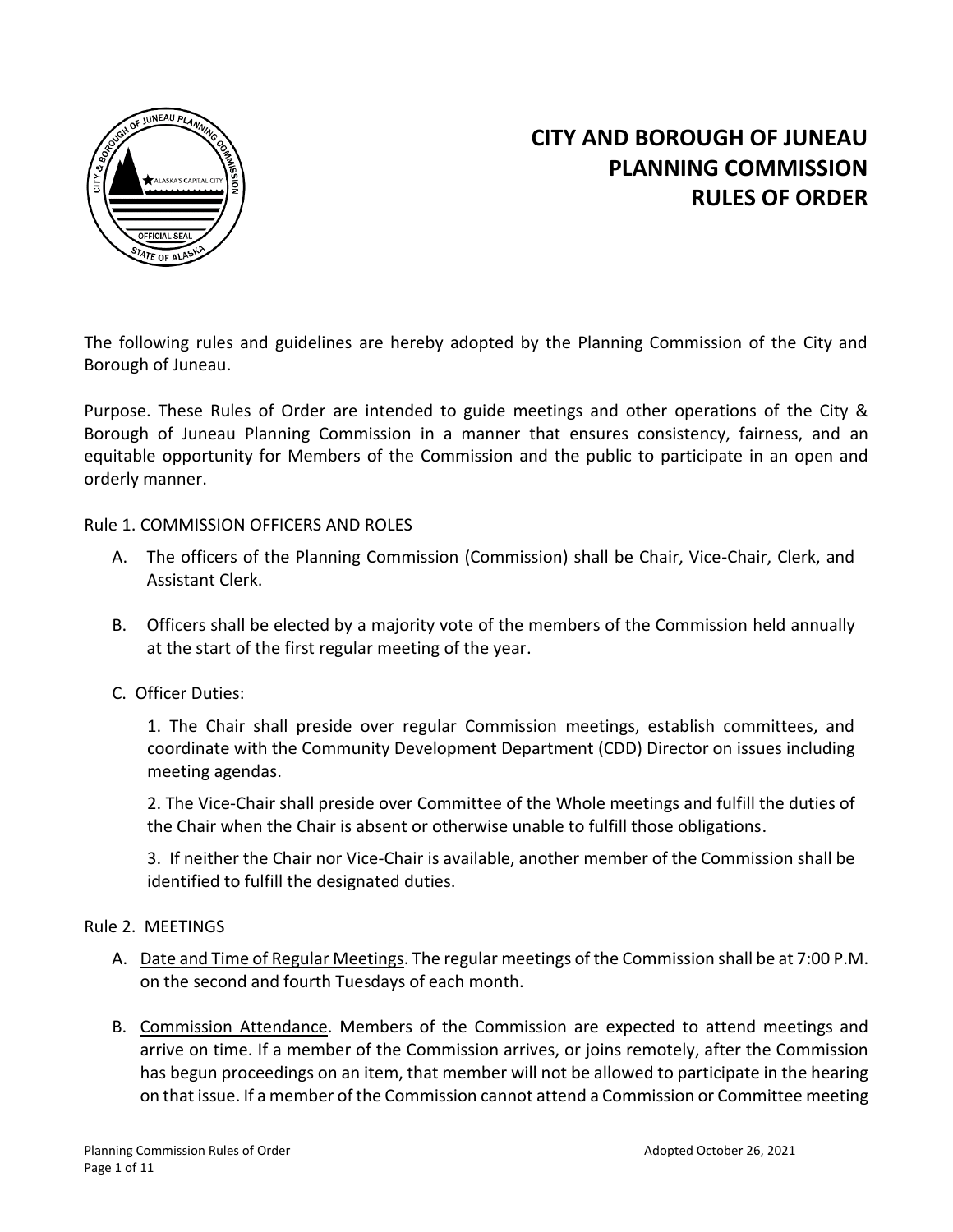or will be late to a meeting, that member is expected to notify the Director and Chair with as much notice as possible. If a member is absent without providing notice, that absence will be considered unexcused. If any member reaches three unexcused absences from regular, special, and committee meetings in one calendar year, the Director will notify the Assembly Human Resources Committee (HRC).

- C. Place of Meetings. Commission meetings shall be held in the Assembly Chambers at the Municipal Building at 155 South Seward Street, Juneau, Alaska, unless public notice is provided for a different location. Meetings will also be available by remote platform.
- D. All Meetings Public. All meetings of the Commission and any of its committees shall be open to the public except for executive sessions.
- E. Special Meetings and Committee of the Whole Meetings. Special and Committeeof the Whole meetings may be called at any time by the Chair and must be called if requested by at least three members of the Commission.
- F. Time of Adjournment. Meetings will adjourn no later than 11:00 P.M. unless extensions are allowed by a majority of the members of the Commission present who are not recused from hearing the business under consideration at the time. Meetings may be extended past 11:30 P.M. only in accordance with Rule 14 and with consent of the Chair. No new business will be considered after 10:30 P.M. unless agreed to by a majority of the members present who are not recused from hearing the new business.

## Rule 3. PUBLIC NOTICE OF MEETINGS

Notice of all meetings of the Commission and its committees shall be supplied to a newspaper of general circulation and posted on the City and Borough website and on the Municipal Bulletin Board.

## Rule 4. STAFF ATTENDANCE

At least one CDD staff member will attend all meetings of the Commission and its committees.

#### Rule 5. ORDER OF BUSINESS

The order of business for Commission meetings shall be:

- I. Land Acknowledgement
- II. Roll Call
- III. Request for Agenda Changes and Approval of Agenda
- IV. Approval of Minutes
- V. Brief Review of the Rules for Public Participation
- VI. Public Participation on Non-Agenda Items
- VII. Items for Reconsideration
- VIII. Consent Agenda
	- IX. Unfinished Business
	- X. Regular Agenda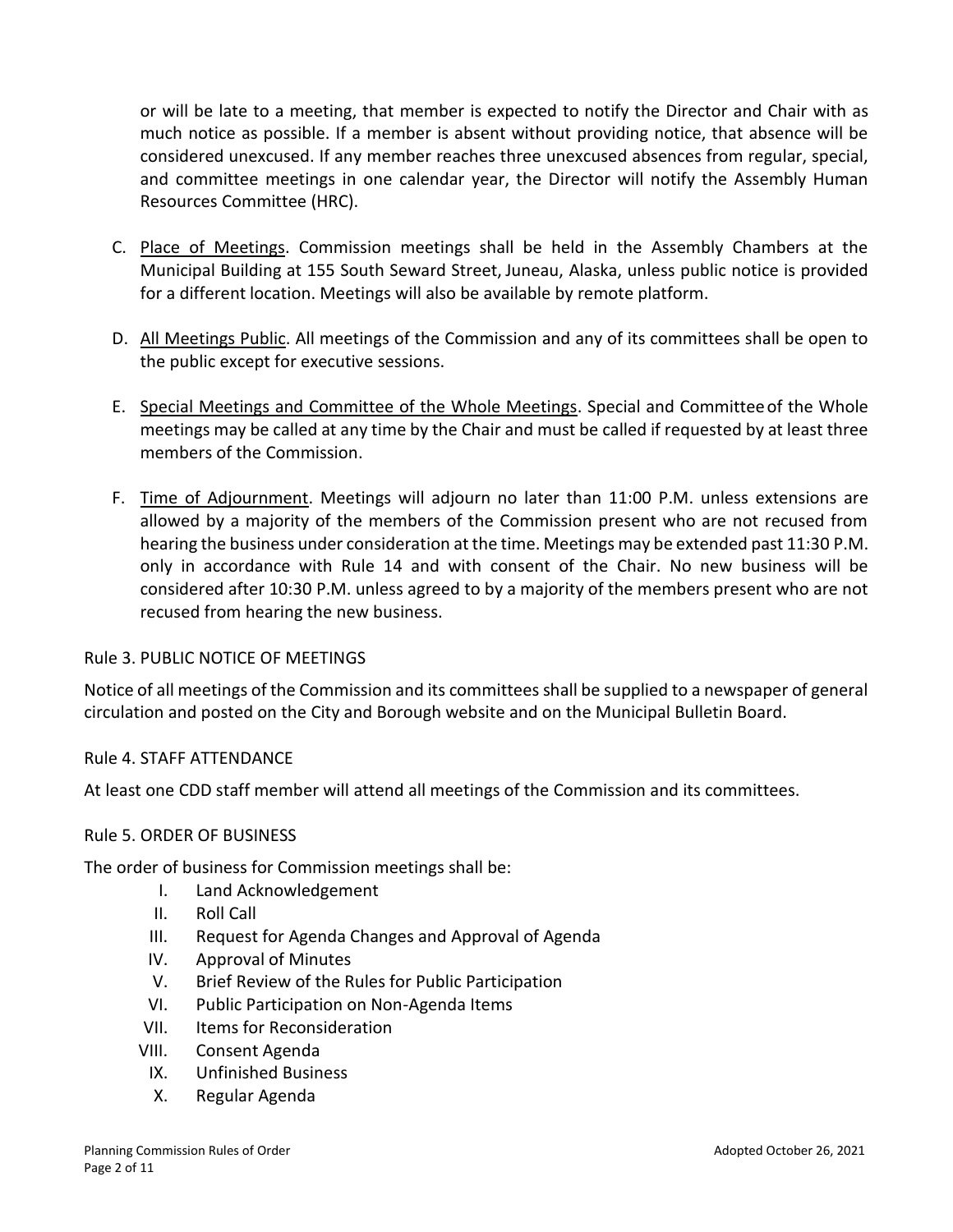- XI. Other Business
- XII. Staff Reports
- XIII. Committee Reports
- XIV. Liaison Reports
- XV. Continuation of Public Participation on Non-Agenda Items
- XVI. Planning Commission Comments and Questions
- XVII. Executive Session
- XVIII. Adjournment

## Rule 6. COMMITTEES

- A. Appointment and Membership. The Chair shall (i) appoint members to the standing committees and appoint the chairs of those committees; and (ii) create committees, as deemed necessary, and appoint members and chairs of those committees. Standing committees shall consist of at least four members of the Commission. The Chair is an ex officio member of all committees; the Chair can debate and vote, but is not required for purposes of establishing the minimum quorum necessary for action. If present, the Chair counts toward establishing a quorum.
- B. Committee Chair. A committee chair or, in their absence, the most senior member of the committee present, shall have full responsibility for conducting the affairs of the committee and reporting the same to the Commission. Committee chairs shall act as spokespersons for their committees at public meetings and hearings. Public testimony shall be allowed at committee meetings only with permission from the chair of that committee.
- C. Standing Committees.
	- 1. Title 49 Committee. The purpose of this committee is to review the land use code and recommend changes to the land use code, as needed, to the Commission.
	- 2. Governance Committee. The purpose of this committee is to review and recommend updates to these rules and procedures as necessary and to consider other action as may be beneficial to facilitate Commission and committee meetings and debate.
	- 3. CIP Committee. The purpose of this committee is to lead Commission participation in development of the annual CBJ CIP project list, including efforts to ensure the projects reflect CBJ planning priorities as enumerated in the Comprehensive Plan, Area Plans, and other plans adopted by the Assembly.

## Rule 7. OTHER BOARDS, COMMISSIONS, AND COMMITTEES

A. Appointment of Liaisons. Commission liaisons serve as connections to establish and maintain communication between the Commission and other boards, commissions, or committees on issues, projects, and other matters of mutual concern and interest. A liaison is not a member of the other body or counted to determine a quorum, has no voting power on the body, and is encouraged, but not required, to attend all meetings of the body. The Chair shall appoint one liaison to each of the following: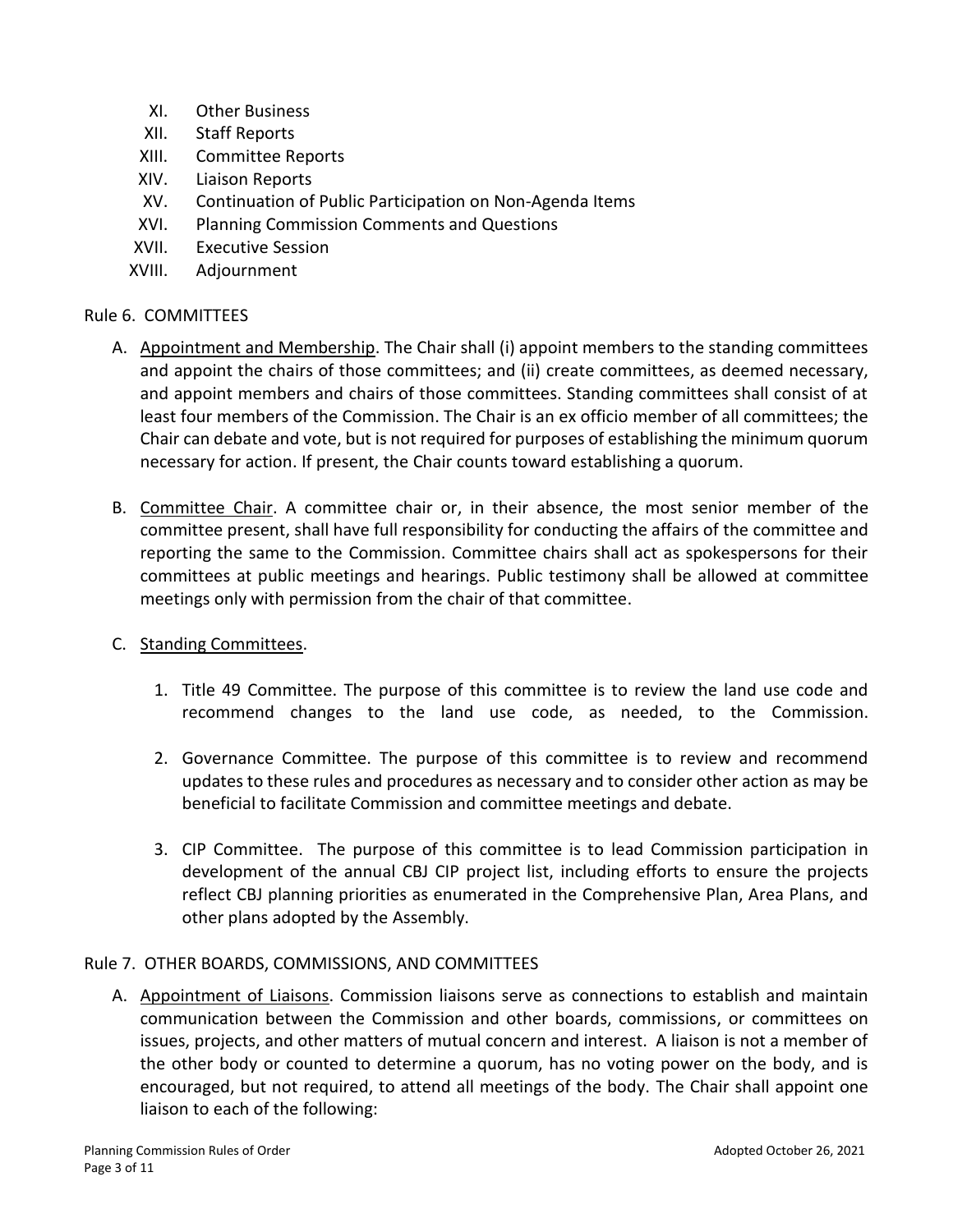- 1. Assembly Lands, Housing, and Economic Development Committee.
- 2. Assembly Public Works and Facilities Committee.
- 3. Juneau Commission on Sustainability.
- B. Appointments to seats on other Boards, Commissions, or Committees. The Chair shall appoint members to serve on other boards, commissions, and committees, in seats designated for the Commission, as follows:
	- 1. Wetlands Review Board. Two members of the Commission shall be appointed to serve as full, voting members of the Wetlands Review Board.

## Rule 8. PROTOCOLS FOR COMMISSIONER DEBATE AND DISCUSSIONS

- A. Speaking on the Question. In all questions and comments, members of the Commission shall endeavor to provide the Commission with relevant facts and arguments and shall strive to avoid redundancy. The Chair may disallow non-germane questions and comments. Members of the Commission, the CDD Director, and staff may speak more than once to the same question at the same stage of proceedings. In determining the order of speakers, the Chair shall give priority to members who have not spoken on the question.
- B. Asking Questions. After obtaining recognition from the Chair, a member may ask direct questions of another member of the Commission, City and Borough of Juneau (CBJ) staff, or of a person appearing before the Commission. All questions shall be respectful and may not be argumentative.
- C. Decorum. Members of the Commission shall not question the motives, competency, or integrity of any person except as necessary to decide a matter in which such issuesare relevant. The Chair shall admonish any member violating this rule, and may, without a vote, declare a recess not to exceed ten minutes.

#### Rule 9. PROTOCOL FOR MEETINGS

- A. Order and Procedure for Public Hearings on Action Items:
	- 1. The Chair will open the hearing on an individual item for action and read the title of the matter at hand.
	- 2. CDD staff will present a report and recommendation and will respond to initial Commission questions. Staff is encouraged to limit its presentation to no more than 10 minutes. Members of the Commission are encouraged to hold questions until the completion of the initial presentation.
	- 3. The applicant or the applicant's representative will have an opportunity to present information regarding the request and respond to initial Commission questions. This presentation is limited to no more than 10 minutes. The limit shall be extended as long as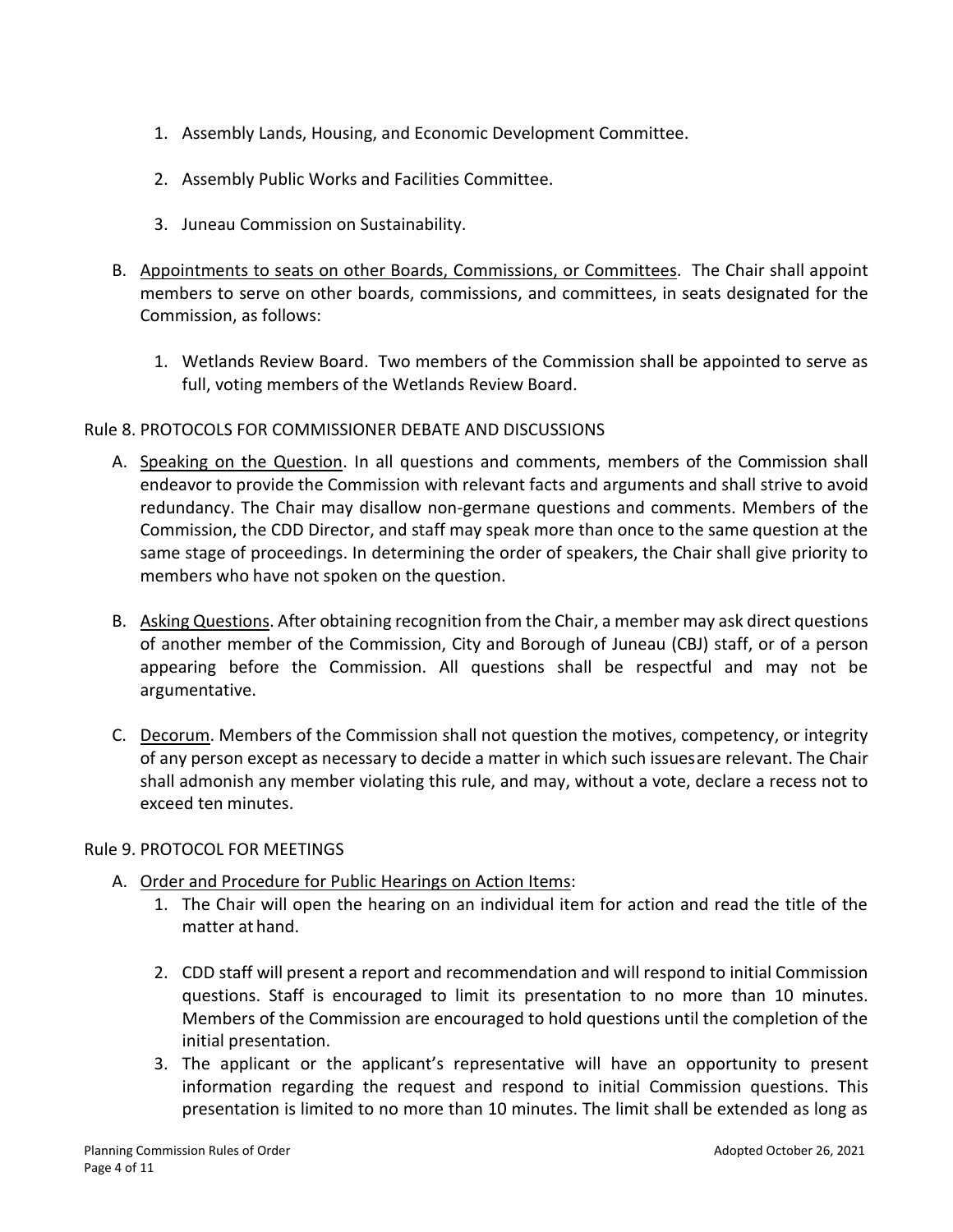necessary to answer any questions addressed to the speaker by the members of the Commission. If the applicant wishes to use electronic slides (PowerPoint or the equivalent) during a presentation, the applicant must supply an electronic version of those slides to Community Development staff in accordance with Rule 11. This deadline may be altered for meetings held other than at the regular meeting time.

- 4. Public participation will be opened, and the public will be invited to comment. Public participation shall be carried out in accordance with Rule 10. Members of the Commission may pose questions through the Chair in accordance with Rule 8.
- 5. Public participation will be closed.
- 6. The applicant or the applicant's representative will have an opportunity to present additional information regarding the request and respond to questions from the Commission. This presentation shall be limited to no more than 5 minutes; this time limit shall be extended as long as necessary to answer any questions addressed to the speaker by members of the Commission.
- 7. The Commission will deliberate and make its decision.
- B. The Chair will set forth the item or subject to be discussed and will rule non-germane or inappropriate comments out of order.
- C. All speakers, members of the public, and members of the Commission will be recognized by the Chair by surname.
- D. When recognized by the Chair, staff may participate in the same manner asthe members of the Commission except that staff cannot vote.
- E. Once public participation is closed, it cannot be reopened except in accordance with Rule 14.
- F. Except in accordance with Rule 17, remote participation by an applicant or member of the public is not permitted. A member of the public that wishes to participate at a meeting, but cannot attend the meeting, may submit comments in writing pursuant to these Rules or send a representative to present on his or her behalf. Applicants or members of the public that choose to participate remotely do so at their own risk. If remote connection is lost, the public hearing may continue without the applicant's participation.

## Rule 10. PUBLIC PARTICIPATION AT MEETINGS (ORAL)

A. Public Testimony. Public participation in the form of oral testimony during hearings on permit applications, ordinances, resolutions, matters other than appeals, and on non-agenda items, will be conducted according to the following rules: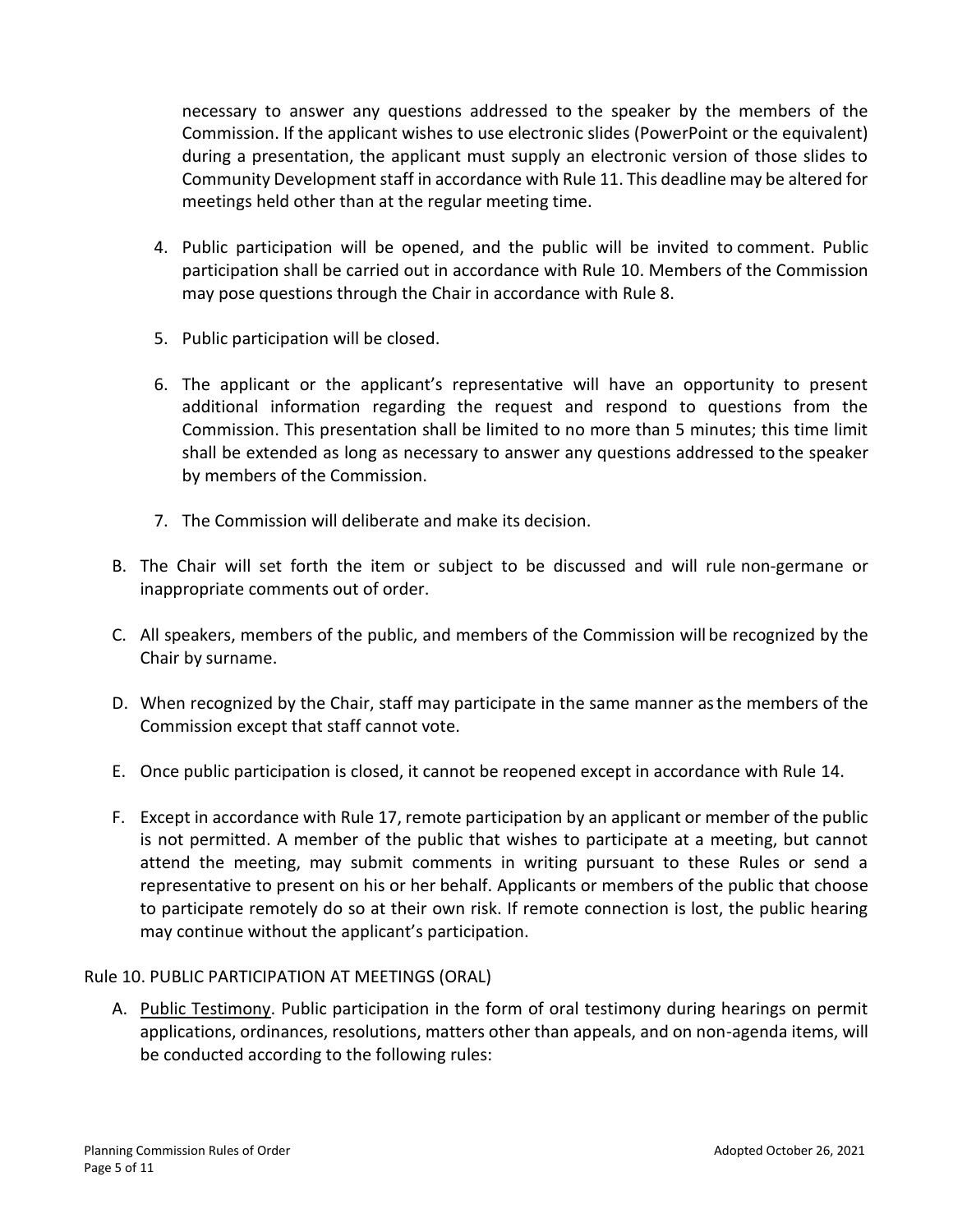- 1. Subject Matter. Members of the public present during a hearing shall be given one opportunityto be heard during the hearing on that item. In addition, there shall be a time during all regular Commission meetings for members of the public to address the Commission concerning any matter relevant to the Commission's jurisdiction and not on the agenda for specific public hearing at thatmeeting. Questions posed to Commissioners or staff will not be answered directly during the time allotted for public testimony.
- 2. Time Limits for Public Testimony. Unless otherwise specified by the Chair, public testimony on agenda items is limited to five minutes per speaker. The five-minute limit shall be extended as long as necessary to answer any questions addressed to the speaker by the Commission or CBJ staff. The Chair may set a different time limit if it appears necessary to gain maximum participation and conserve time and may, for the same reason, disallow questions from the Commission to members of the public. The time limit may also be changed by a majority of the Commission, which the Chair cannot overrule. Except as otherwise provided in these Rules, the time limit for individual speakers shall be uniform for all speakers and shall be strictly enforced. The time limit for public testimony on nonagenda items is limited to three minutes.
- 3. Public Representatives. Members of the public shall not have the right to transfer their unused time to another. However, an individual may speak on behalf of a group of other individuals provided that all individuals are present, either in person or remotely, during the meeting. If present in person, all individuals must have signed in on the sign-in sheet provided, and have indicated on the sign-in sheet that the representative individual will present on their behalf. If participating remotely, all individuals must have provided an email to the Director and Chair by 12 P.M. the day of the meeting stating that the representative individual will present on their behalf. Under these circumstances, the time limit for the oral testimony presented by the representative individual shall be extended by one minute for each individual represented up to a maximum of five additional minutes. Individuals that are represented in this manner shall not also have the right to present oral testimony for themselves. The Chair has discretion over the order in which public testimony will be taken from members of public participating in person and members of the public participating remotely.
- 4. Identification. Members of the public will precede their remarks by stating their names and, unless otherwise allowed by the Chair, their place of residence. The public will write this information on the sign-in sheet provided.
- B. Decorum. The Chair is responsible for ensuring that members of the public have a reasonable opportunity to address the Commission during public participation periods and for maintaining proper order and decorum throughout each meeting. Audible communication from or in the audience, including communication directed to the Commission, CBJ staff, or applicant during meetings is not allowed. The Chair shall also ensure that during oral testimony, members of the public direct their comments and questions to the Chair and not to the applicant, staff or other members of the public. Questions shall be respectful and may not be argumentative. The Chair shall admonish any member of the public violating this rule, and may, without a vote, declare a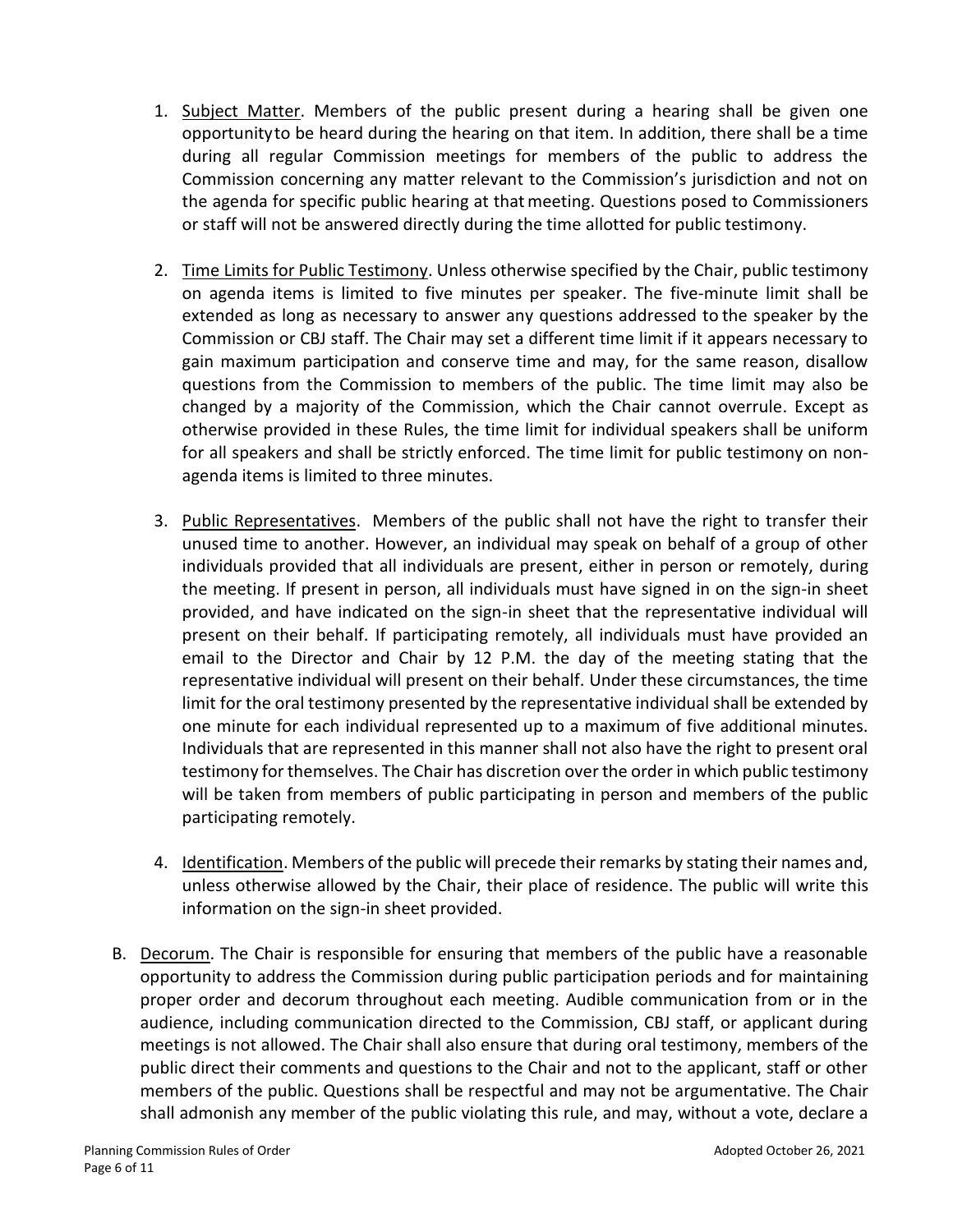#### recess not to exceed ten minutes.

## RULE 11. WRITTEN and/or ILLUSTRATIVE MATERIALS

Members of the public are encouraged to submit written comments, reports, and exhibits. Such material, especially maps, graphics, photographs, and responses to specific code sections, generally aids the Commission in making its decision. However, materialsubmitted close to the hearing date, especially voluminous written material offered at a public hearing, can result in inequities. The Commission adopts this written and/or illustrative material policy to give staff and the applicant a reasonable opportunity to analyze public comments, to give the public a reasonable opportunity to submit material before and after publication of the staff report, to give the members of the Commission a reasonable opportunity to review the meeting packets, and to give the Commission the ability to balance the relevance and prejudice of any late material. Members of the public should assume that the members of the Commission have read all materials submitted in advance of the hearing.

- A. Publication of Staff Report. The original staff report should be published by close of business eight days before the hearing (Monday). If justice so requires, the Director may extend the publishing deadline to close of business six days before the hearing (Wednesday).
- B. Timely Material for Packet.
	- 1. Material—including public comments, applicant comments, and supplemental staff reports—submitted to CDD before noon four days before the hearing (Friday at noon) is considered timely submitted and will be included in a packet for that meeting. Material submitted less than four days before a meeting is subject to the late submittal policy below. If justice so requires and with consultation with the Chair, the Director may extend the timely material deadline to noon the day before the hearing (Monday).
	- 2. If a member of the public wishes to use electronic slides (PowerPoint or the equivalent) during public testimony, an electronic version of those slides must be provided to the Community Development staff by the same deadline for timely written material.
- C. Late Material. Maps, graphics, photographs, and no more than the equivalent of two single-sided printed pages of written information are allowed to be submitted at the hearing when a person presents. Specifically, if the applicant, staff, or member of the public wishes to submit material after the timely material deadline (Friday 12 P.M.), that person or a representative for that person must attend the meeting and present the material to the Commission during the opportunity for public comment, and (1) provide fifteen copies of the written and/or illustrative material; or (2) email the material to the Community Development Department no later than 8 A.M. the day of the hearing.
- D. Written Comments. Written comments, with the exception of e-mail transmissions, must be signed, and the source of illustrative materials must be identified. E-mail transmissions must show the author's name. Anonymous submissions will not be accepted.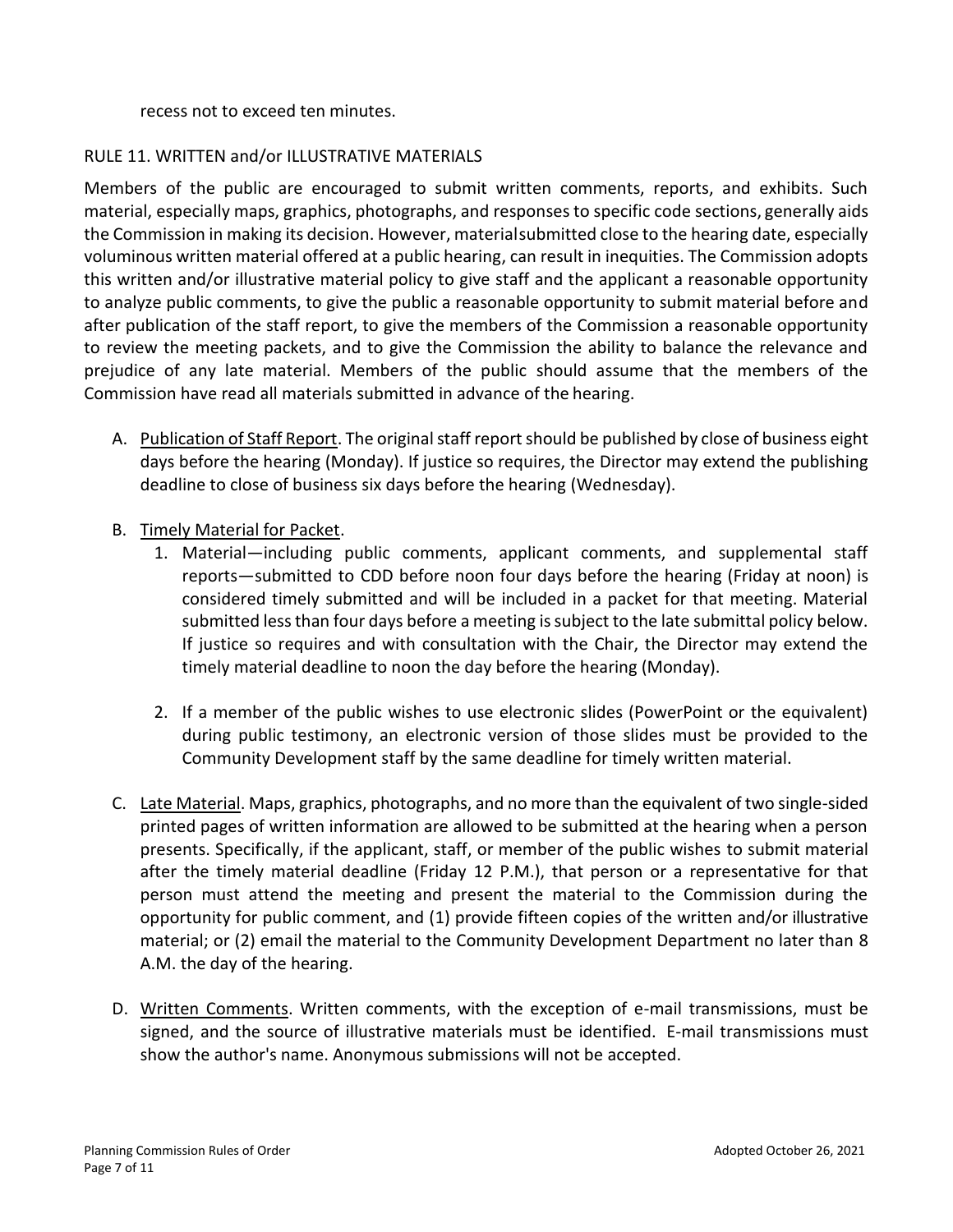Rule 12. MOTIONS

- A. Seconds. Seconds to motions are not required.
- B. Priority of Privileged Motions. Privileged motions shall have the following priority:
	- 1. Fix time to adjourn
	- 2. Give notice of reconsideration
	- 3. Adjourn
	- 4. Recess
	- 5. Question of privilege of the Commission
	- 6. Question of personal privilege

#### Rule 13. CLERICAL ERRORS

Clerical errors that do not affect the substance of an ordinance or resolution, such as errors in numbering or spelling, may be corrected by the City Attorney without Commission approval upon discovery of the error.

#### Rule 14. VOTE REQUIRED

The affirmative vote of five members of the Commission shall be sufficient to take any action except as otherwise provided by Charter or ordinance and except in the following instances, which require the affirmative vote of at least six members:

- A. Limiting, extending, or closing debates.
- B. Suspension of the rules.
- C. Setting of or postponement of special orders.
- D. Objection to consideration of question.
- E. Motion for immediate vote (previous question).
- F. Rescind.
- G. To take up a motion for reconsideration at the meeting at which the action to be reconsidered was taken.
- H. Reopen public participation.
- I. Extend a meeting past 11:30 P.M.

Charter 3.16 (e) allows the prevailing vote to be reduced by one vote for every two members of the Commission who are present, but who do not vote because they have a conflict of interest or have been excused from voting by a vote of all the remaining members of the Commissioners who may vote on the question. However, the prevailing vote may not be reduced to less than one-third of the membership of the Commission. A quorum of the Commission shall consist of a majority of the full membership.

#### Rule 15. PUBLIC PARTICIPATION CONFINED TO THAT AGENDA ITEM

No person except a member of the Commission, CDD Director, the City Attorney, the planner assigned to the agenda item, and other CBJ staff, may participate in Commission proceedings other than through opportunities provided for applicant presentations and public participation. Public participation shall be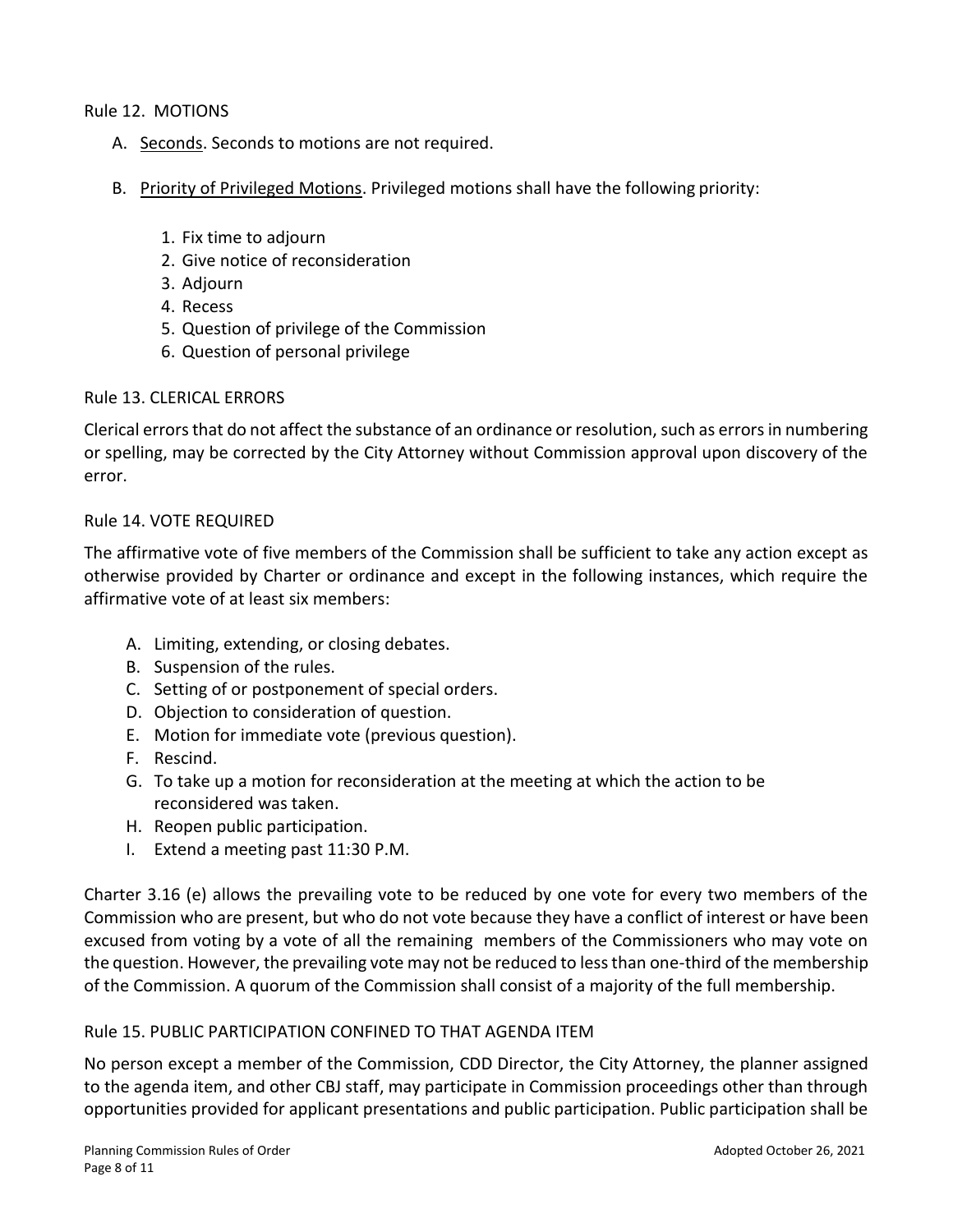permitted on a motion to recess into executive session prior to the vote on such a motion. Public participation shall be permitted on all items on the agenda other than items before the Commission for information purposes.

Unless specifically authorized at the meeting by a majority of the Commission or by the Chair, public participation shall not be permitted at the Committee of the Whole meetings, committee meetings, and meetings advertised as work sessions only.

## Rule 16. RECONSIDERATION

- A. What May Be Reconsidered. Main motions, amendments to main motions, privileged motions involving substantive questions, and appeals are subject to reconsideration. Procedural motions may not be reconsidered.
- B. Who May Reconsider. Any member of the Commission, whether or not that member voted on the prevailing side, may give notice of or move for reconsideration.
- C. Effect of Notice. The effect of giving notice of reconsideration is to suspend all action on the subject of the notice until a motion for reconsideration is made and acted upon or until the time within which the motion for reconsideration may be made and acted upon has expired.
- D. Time in Which Notice Must Be Taken Up. A notice of reconsideration expires unless a motion for reconsideration is made and acted upon prior to adjournment of the next regular meeting succeeding the meeting at which the action to be reconsidered occurred.
- E. Successive Reconsideration. There may be only one reconsideration even if the action of the Commission after reconsideration is opposite from the action of the Commission before reconsideration.
- F. Precedence. A motion for reconsideration has precedence over every main motion and may be taken up at any time during the meeting when there is no other motion on the floor.
- G. **Effect**. A successful motion for reconsideration completely cancels the previous vote on the question to be reconsidered as though the previous vote had never been taken. The motion for reconsideration is debatable to the same extent as the underlyingmotion.

Rule 17. REMOTE PARTICIPATION AT MEETINGS [Note: Includes In-person and Hybrid (inperson/remote) Meetings]

- A. Members of the public, CDD staff, and the Commission may participate remotely in regular or special Commission meetings, Committees of the Whole, or committee meetings.
- B. Members of the public participating remotely shall comply with the protocols and requirements of Rule 10 and Rule 11.
- C. Members of the Commission, for in-person or hybrid meetings, shall endeavor to notify the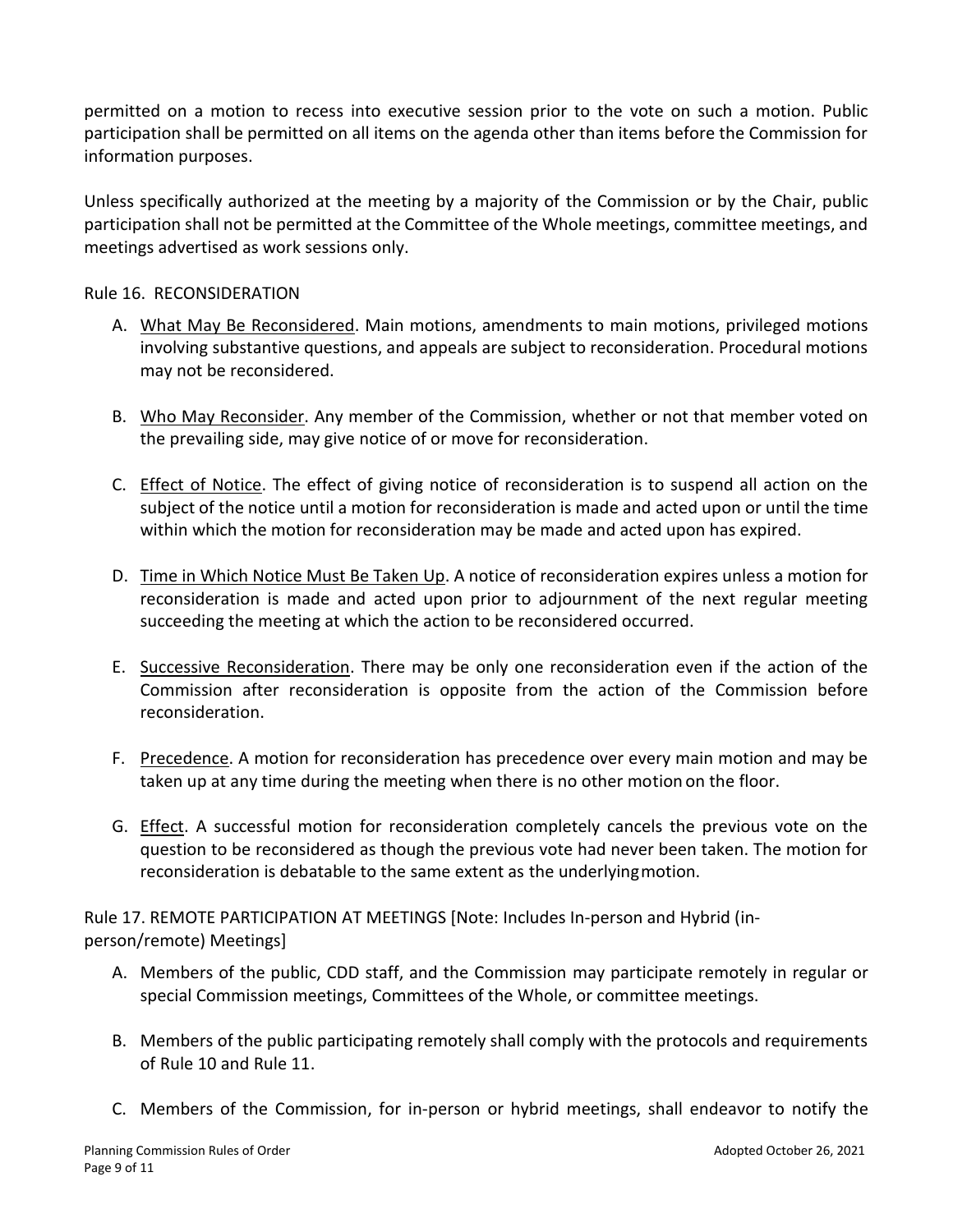Director and the presiding officer by 8 A.M. the day of the meeting which the member proposes to attend remotely. Commissioners are encouraged to appear in person to the fullest extent practicable.

- D. A member of the Commission participating remotely shall be counted as present for purposes of quorum, discussion, voting, and attendance.
- E. A member of the Commission participating remotely shall make every effort to participate in the entire meeting. From time to time during the meeting, the presiding officer shall confirm the connection.
- F. The member of the Commission participating remotely may ask to be recognized by the presiding officer to the same extent as any other member.
- G. If the Chair participates remotely at any in-person or hybrid meeting, the Vice-Chair or otherwise identified member of the Commission shall preside.
- H. To the extent reasonably practicable, the Director shall provide meeting materialsto the member of the Commission participating remotely.
- I. If the remote connection cannot be made or is made and then lost, the meeting shall commence or continue as scheduled. The Secretary shall attempt to establish or restore the connection. If the member of the Commission participating remotely is necessary to achieve a quorum and the connection is lost, the meeting shall take an at-ease, recess, or adjourn as necessary until the remote connection is established or restored.
- J. Meeting times shall be expressed in Alaska Time regardless of the time at the location of any member of the Commission participating remotely.
- K. Remote communication shall be audible to all members of the Commission, staff, and the public in attendance at the meeting.
- L. Except as provided in Rule 18, remote participation by members of the Commission is prohibited for appeal hearings. In-person attendance is required.
- M. As used in these Rules, "remote" means any system for synchronous two-way voice communication (e.g. telephone) or video conferencing technology. If a member of the Commission participates remotely, video conferencing is preferred.

Rule 18. REMOTE MEETINGS [Note: Does not include Hybrid (in-person/remote) Meetings]

A. Special considerations, such as health advisories, may require the suspension of in-person Commission meetings. In those situations, alternative protocols for remote meetings will be utilized.